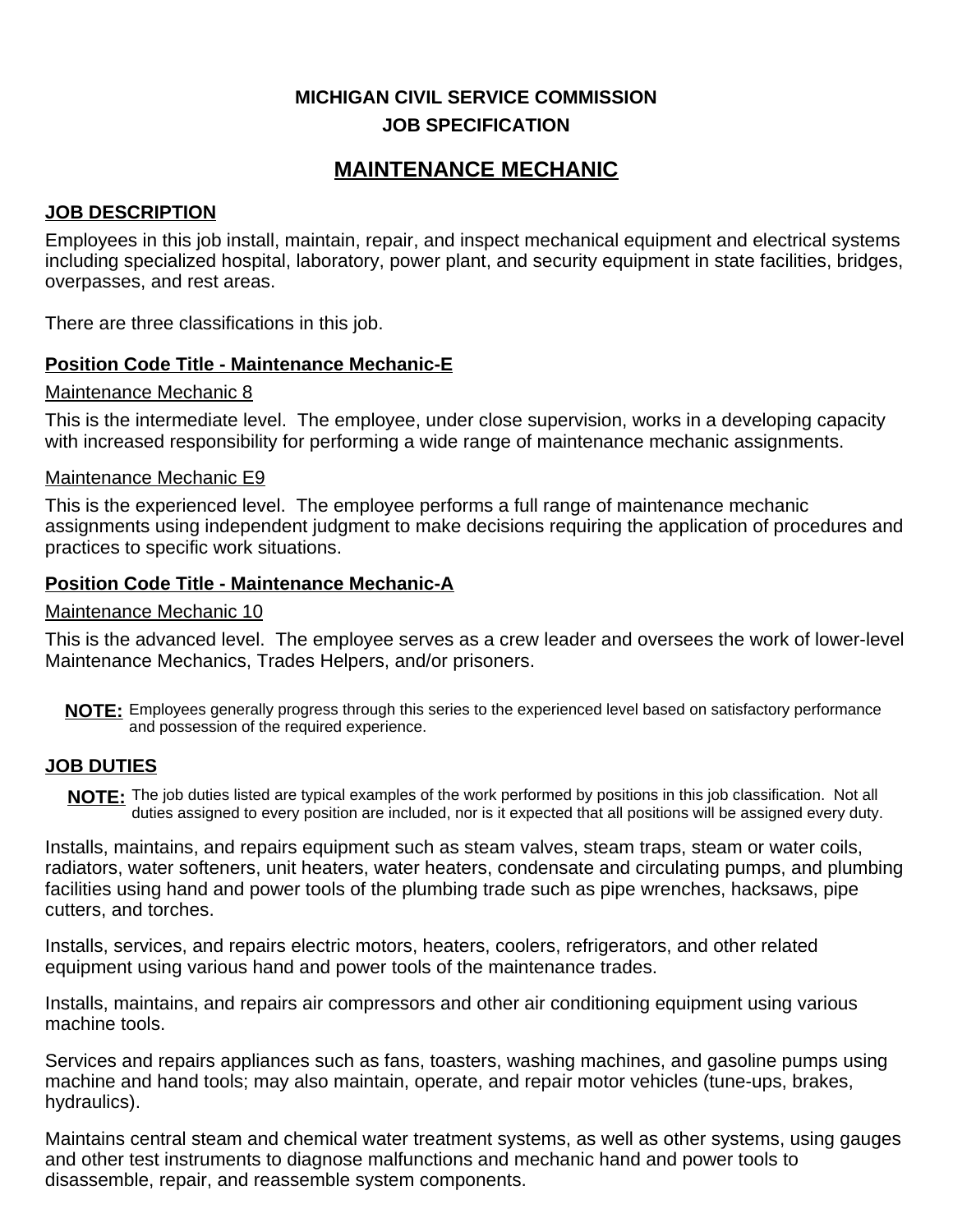Moves and replaces machinery and auxiliary apparatus using hand and electric trucks, fork lifts, and dollies.

Fabricates, assembles, and tests parts as needed, such as various pumps, valves, laboratory equipment, heaters, compressors, experimental fire equipment, and other mechanical system parts using metal fabricating tools, common hand tools, power tools, and welding torches.

Replaces fuses, light bulbs, circuit breakers, electric switches, and other electrical equipment following electrical specifications.

Prepares paint, finish surfaces, and equipment using paintbrushes, sanders, scrapers, and other painting tools.

Repairs broken furniture or building fixtures using carpenter's hand tools and power equipment.

Performs building and/or masonry repair such as preparing cement, installing reinforcing steel rods, patching and finishing cement work, and replacing damaged masonry.

Performs grounds' maintenance such as mowing and trimming grass, grading roads, pesticide application, and removing snow.

May assist in training lower-level Maintenance Mechanics and others.

Drives a truck for general hauling of supplies, equipment, and material.

May requisition equipment, materials, and supplies.

Performs related work as assigned.

# **Additional Job Duties**

Maintenance Mechanic 10

Assigns work to lower-level Maintenance Mechanics, Trades Helpers, and/or prisoners.

Provides training in the proper methods to carry out maintenance assignments.

Inspects work to assure proper installation, maintenance, and repair of buildings and equipment.

Requisitions and/or purchases supplies, materials, tools, machine parts, and other necessary equipment.

Prepares material and labor estimates to assure proper purchasing and distribution.

Maintains records and prepares reports related to the work regarding equipment, supplies, and materials.

Prepares written reports on projects and equipment conditions.

Ensures the proper use, care, and storage of tools and equipment.

# **JOB QUALIFICATIONS**

# **Knowledge, Skills, and Abilities**

**NOTE:** Developing knowledge is required at the intermediate level, considerable knowledge is required at the experienced level, and thorough knowledge is required at the advanced level.

Knowledge of the accepted practices, processes, materials, and tools of the maintenance trades.

Knowledge of electric motors, generators, pumps, pressure systems, water systems and other equipment and systems found in state buildings and facilities.

Knowledge of the servicing and maintenance of simple power, heating, and cooling units.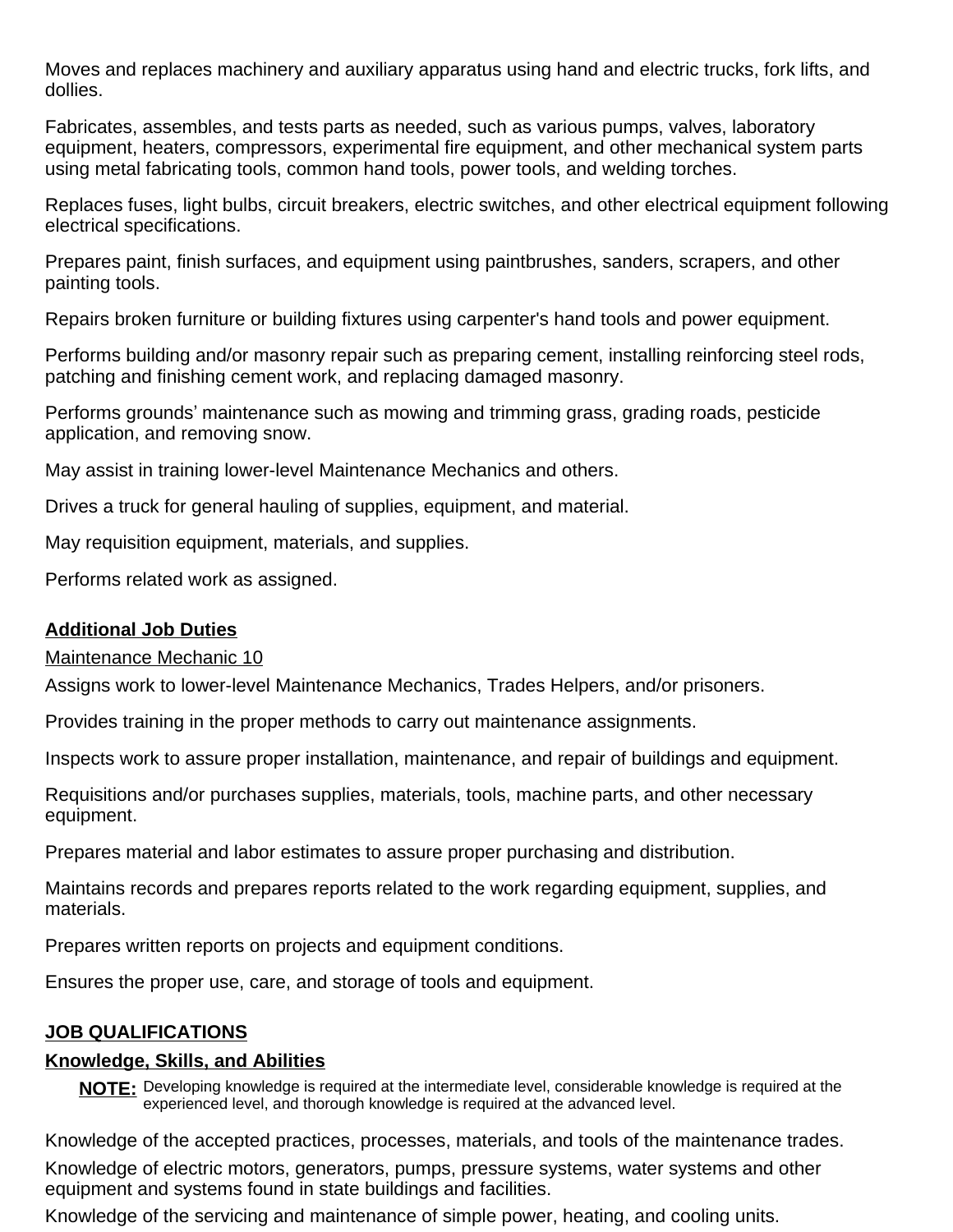Knowledge of the occupational hazards and safety precautions of the building maintenance trades. Knowledge of the proper use of chemicals, fertilizers, and pesticides.

Ability to do routine mechanical or electrical maintenance and care for tools and equipment.

Ability to work from sketches, drawings, and blueprints.

Ability to maintain records regarding material, equipment, and repairs.

# **Additional Knowledge, Skills, and Abilities**

# Maintenance Mechanic 10

Ability to train others and to guide and evaluate the work of other Maintenance Mechanics, Trades Helpers, and/or prisoners.

Ability to determine work priorities and assign work to others.

# **Working Conditions**

Some jobs require the employee to be frequently exposed to extreme weather conditions and moving traffic.

Some jobs require an employee to be exposed to disease and illness.

# **Physical Requirements**

The job duties require an employee to bend, reach, stoop, stand and/or walk for extended periods.

The job duties require an employee to climb ladders.

The job duties require an employee to lift and/or move heavy objects.

# **Education**

Education typically acquired through completion of high school.

# **Experience**

#### Maintenance Mechanic 8

Two years of experience assisting skilled trades workers in the mechanical or electrical trades.

# Maintenance Mechanic E9

Four years of experience assisting skilled trades workers in the mechanical or electrical trades, including two years equivalent to a Maintenance Mechanic 8.

#### Maintenance Mechanic 10

Five years of experience assisting skilled trades workers in the mechanical or electrical trades, including one year equivalent to a Maintenance Mechanic E9.

# **Alternate Education and Experience**

# Maintenance Mechanic 8 - 10

Completion of a recognized program in vocational training for the mechanical or electrical trades may be substituted for two years of experience assisting skilled trades workers.